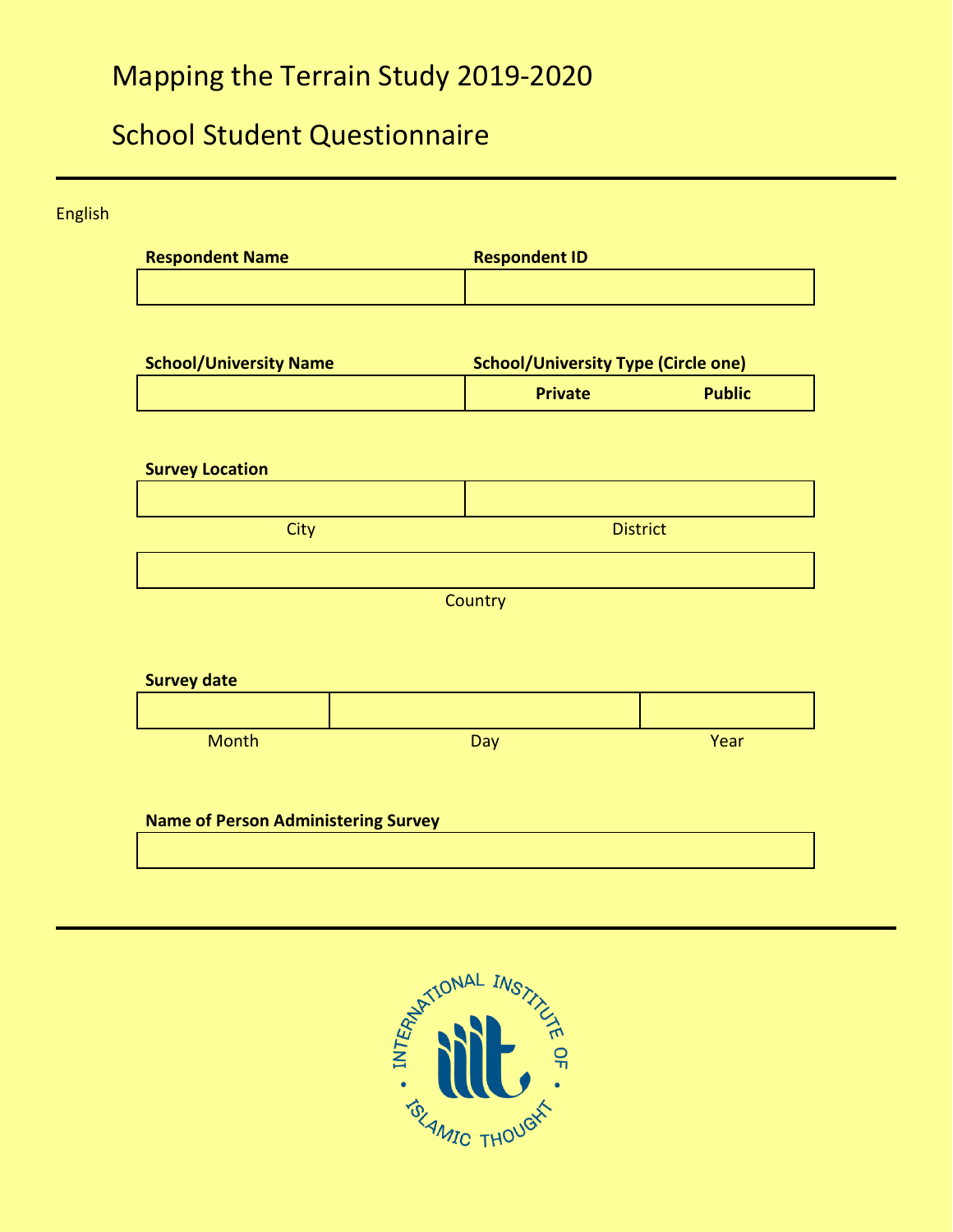Please read each question carefully. There is no right or wrong answer for these questions. Choose the answer that best represents you and your opinion. You can ask for help if something is not clear or if you are not sure how to answer a question.

Please mark your answers by filling the relevant bubbles on the attached sheets. Example:  $\bullet$ 

The information provided on this questionnaire will be combined with responses from other individuals for statistical purposes and reporting and will not be used or disclosed in identifiable form.

Your time and cooperation in completing this questionnaire is greatly appreciated.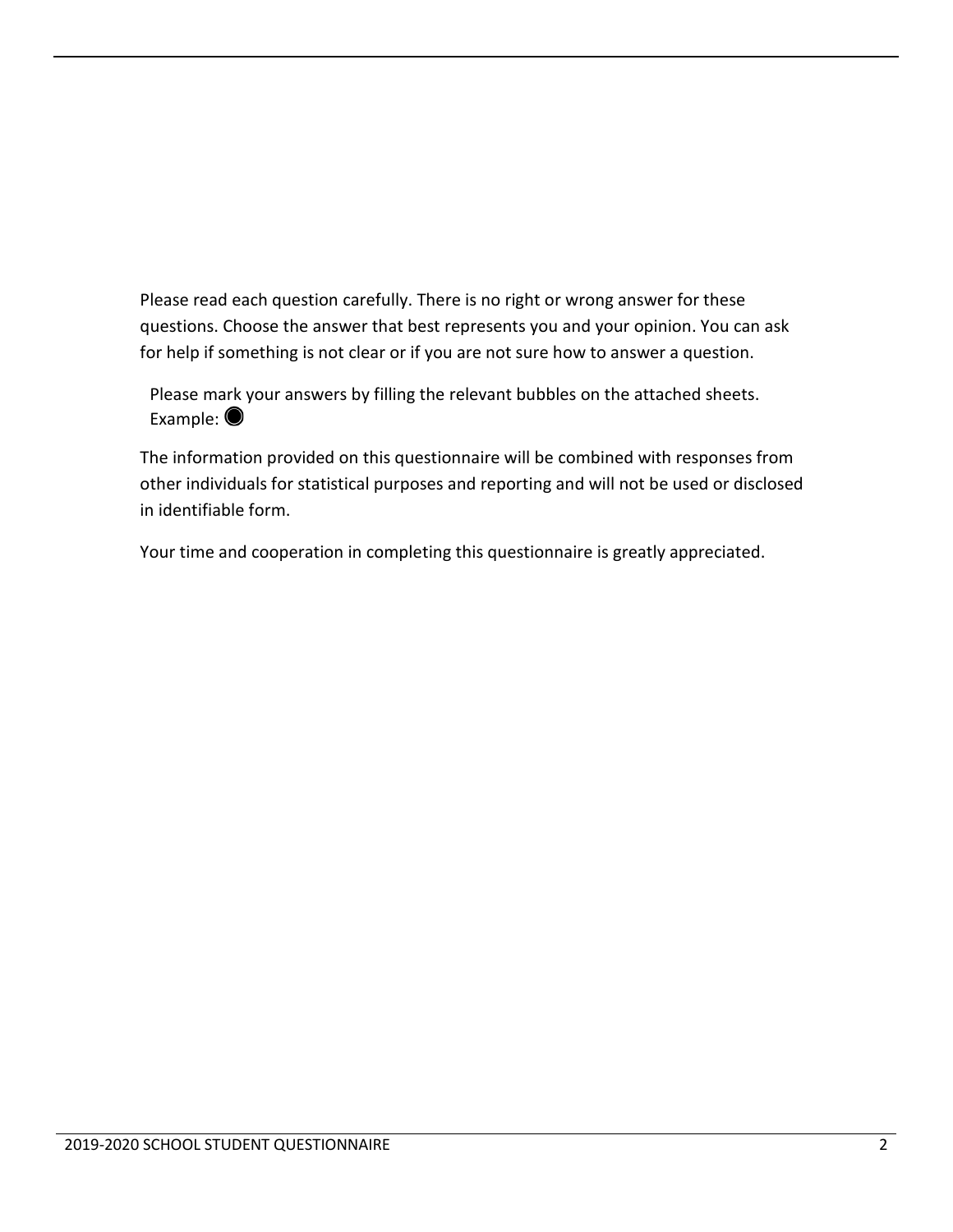#### **Please fill one bubble for each question.**

#### **1. What is your gender?**

Female 2 Male

## **2. What is your age?**

| Less than 18 | 3 25 to 34 | $5\quad 45$ to 54 | 65 to 74    |
|--------------|------------|-------------------|-------------|
| 2 18 to 24   | 4 35 to 44 | 6 55 to 64        | 75 or older |

#### **3. Which grade are you currently enrolled in?**

|   | Grade 1 | b | Grade 6  |          | Grade 11 |
|---|---------|---|----------|----------|----------|
|   | Grade 2 | 7 | Grade 7  | $\omega$ | Grade 12 |
| ર | Grade 3 | 8 | Grade 8  | #        | Other    |
|   | Grade 4 | 9 | Grade 9  |          |          |
|   | Grade 5 |   | Grade 10 |          |          |

#### **4. What is your religion?**

| ◢ | Muslim    |   | <b>Buddhist</b> |   | Agnostic              |
|---|-----------|---|-----------------|---|-----------------------|
|   | Christian |   | Hindu           | 8 | Nothing in particular |
| 3 | Jewish    | n | Atheist         | ч | Other                 |

### **5. What language do you mainly speak at home?**

- <Country-specific language 1>
- 2 <Country-specific language 2>
- <Country-specific language 3>
- Other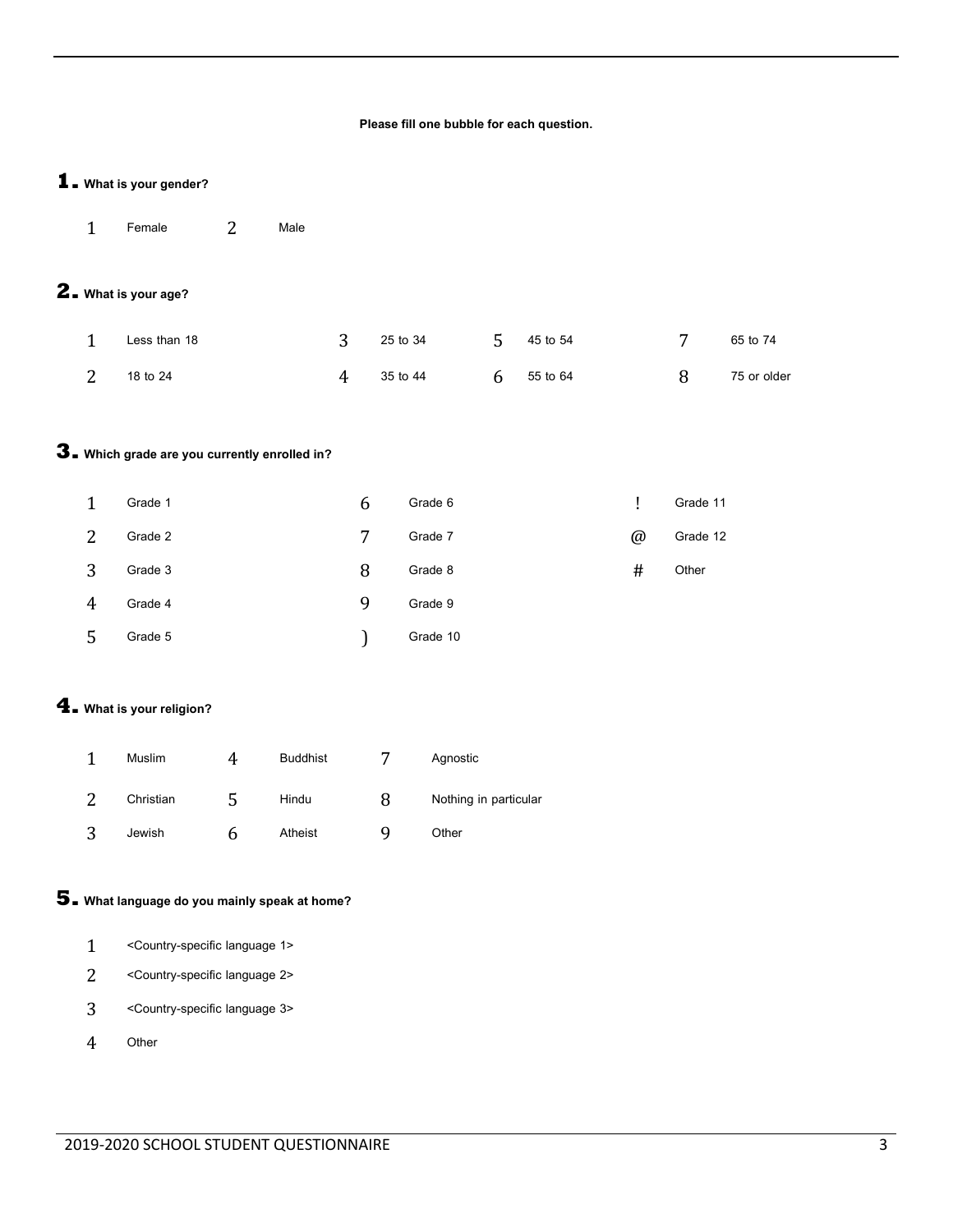### **6. What is your ethnicity?**

- 1 <Country-specific ethnicity 1>
- 2 <Country-specific ethnicity 2>
- 3 <Country-specific ethnicity 3>
- 4 Other

**7.** Please indicate the likelihood that you will forgive someone in each of the following situations. (Please fill only one bubble in each **7.** row)

|         |                                                                                                                                                                                                        | Extremely    |                |        | Extremely |
|---------|--------------------------------------------------------------------------------------------------------------------------------------------------------------------------------------------------------|--------------|----------------|--------|-----------|
|         |                                                                                                                                                                                                        | unlikely     | Unlikely       | Likely | likely    |
| Q080101 | Imagine that your brother/sister borrowed your car and while he/she was<br>driving it he/she crossed a red light and hit another car, which caused a<br>great damage to your car, but no one was hurt. | $\mathbf{1}$ | 2              | 3      | 4         |
| Q080102 | Imagine a young man from your town who was almost engaged to one<br>of your sisters broke up with her.                                                                                                 | $\mathbf{1}$ | 2              | 3      | 4         |
| Q080103 | Imagine you told your sibling a secret and you wanted him/her not to tell<br>anyone, then you discovered that he/she had disclosed this secret to<br>few people.                                       | $\mathbf{1}$ | $\overline{2}$ | 3      | 4         |
| Q080104 | Imagine you had an argument with your cousin, and he asked you to<br>leave his or her house.                                                                                                           | $\mathbf{1}$ | $\overline{2}$ | 3      | 4         |
| Q080105 | Imagine you were at a social gathering and you heard someone from<br>your same religion curses yours.                                                                                                  | $\mathbf 1$  | $\overline{2}$ | 3      | 4         |
| Q080106 | Imagine you were at a social gathering and you heard someone who is<br>different from your religion curses yours.                                                                                      | $\mathbf 1$  | 2              | 3      | 4         |
| Q080107 | Imagine that one of your next-door neighbors built a wall around his/her<br>house, and then you came to realize that his/her wall was inside your<br>land or property.                                 | 1            | 2              | 3      | 4         |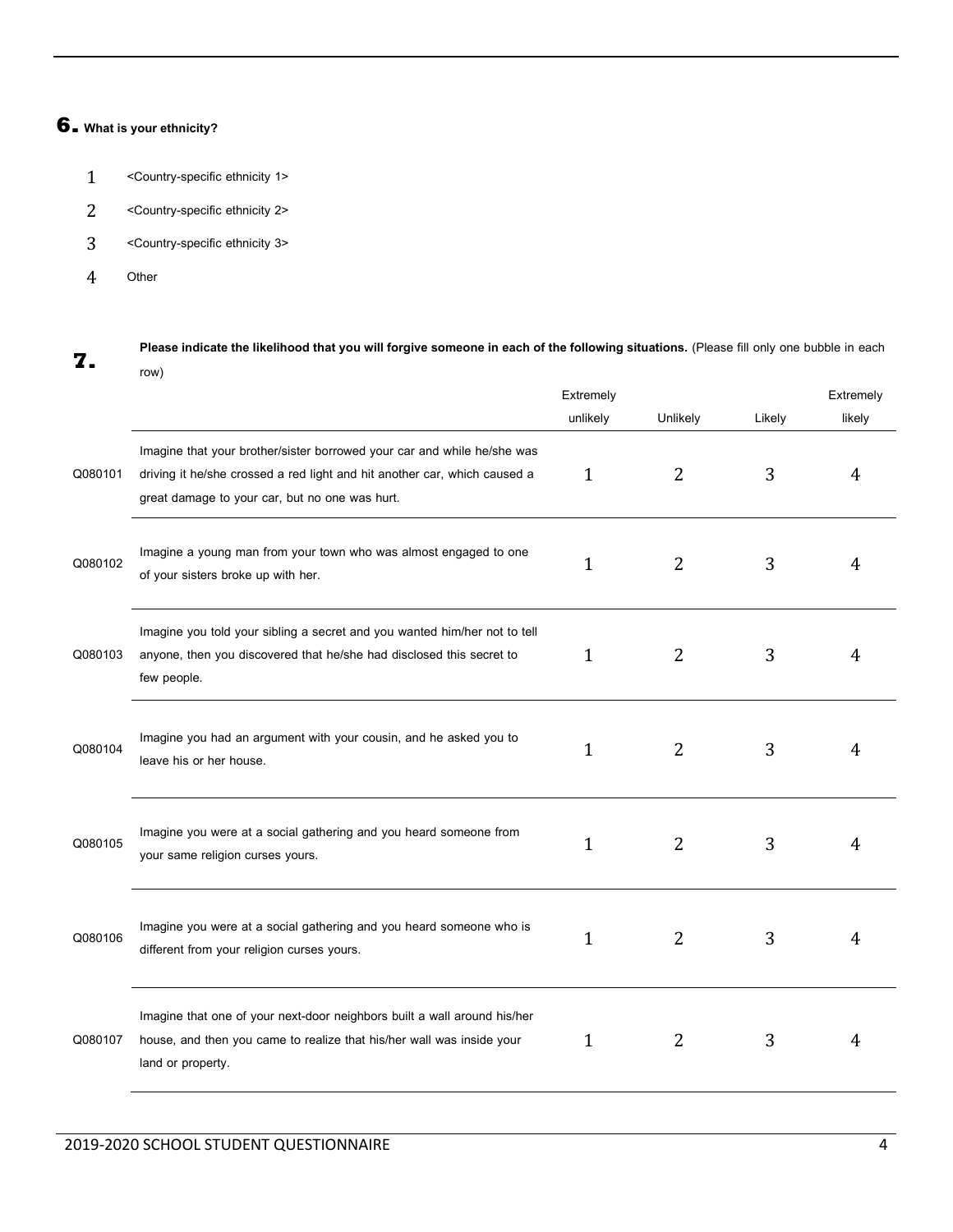|         |                                                                          | Extremely |          |        | Extremely |  |
|---------|--------------------------------------------------------------------------|-----------|----------|--------|-----------|--|
|         |                                                                          | unlikely  | Unlikely | Likelv | likely    |  |
|         | Imagine that one of your friends starts a nasty rumor about you that is  |           |          |        |           |  |
| Q080108 | not true. As a result, people begin treating you worse than they have in |           |          |        |           |  |
|         | the past.                                                                |           |          |        |           |  |
| Q080109 | Imagine that a friend borrows your most valued possession and then       |           |          |        |           |  |
|         | loses it. The friend refuses to replace it.                              |           |          |        |           |  |

**8. Please select the frequency with which you engage in each of the following actions.** (Please fill only one bubble in each row)

|         |                                                                                  | Never        | Sometimes      | Often | Always         |
|---------|----------------------------------------------------------------------------------|--------------|----------------|-------|----------------|
| Q060101 | I'd rather depend on myself than others.                                         | $\mathbf{1}$ | $\overline{2}$ | 3     | 4              |
| Q060102 | I rely on myself most of the time; I rarely rely on others.                      | $\mathbf{1}$ | $\overline{2}$ | 3     | 4              |
| Q060103 | I often do "my own thing."                                                       | $\mathbf{1}$ | 2              | 3     | 4              |
| Q060104 | My personal identity, independent of others, is very important to me.            | $\mathbf{1}$ | $\overline{2}$ | 3     | 4              |
| Q060105 | It is important that I do my job better than others.                             | 1            | 2              | 3     | 4              |
| Q060107 | Competition is the law of nature.                                                | $\mathbf{1}$ | $\overline{2}$ | 3     | $\overline{4}$ |
| Q060108 | When another person does better than I do, I get tense.                          | $\mathbf{1}$ | 2              | 3     | $\overline{4}$ |
| Q060109 | If a peer gets a prize, I would feel proud.                                      | $\mathbf{1}$ | 2              | 3     | 4              |
| Q060110 | The well-being of my peers is important to me.                                   | $\mathbf{1}$ | 2              | 3     | 4              |
| Q060111 | To me, pleasure is spending time with others.                                    | $\mathbf{1}$ | $\overline{2}$ | 3     | 4              |
| Q060112 | I feel good when I cooperate with others.                                        | 1            | 2              | 3     | 4              |
| Q060113 | Parents and children must stay together as much as possible.                     | $\mathbf{1}$ | $\overline{2}$ | 3     | 4              |
| Q060115 | Family members should stick together, no matter what sacrifices are<br>required. | $\mathbf{1}$ | $\overline{2}$ | 3     | 4              |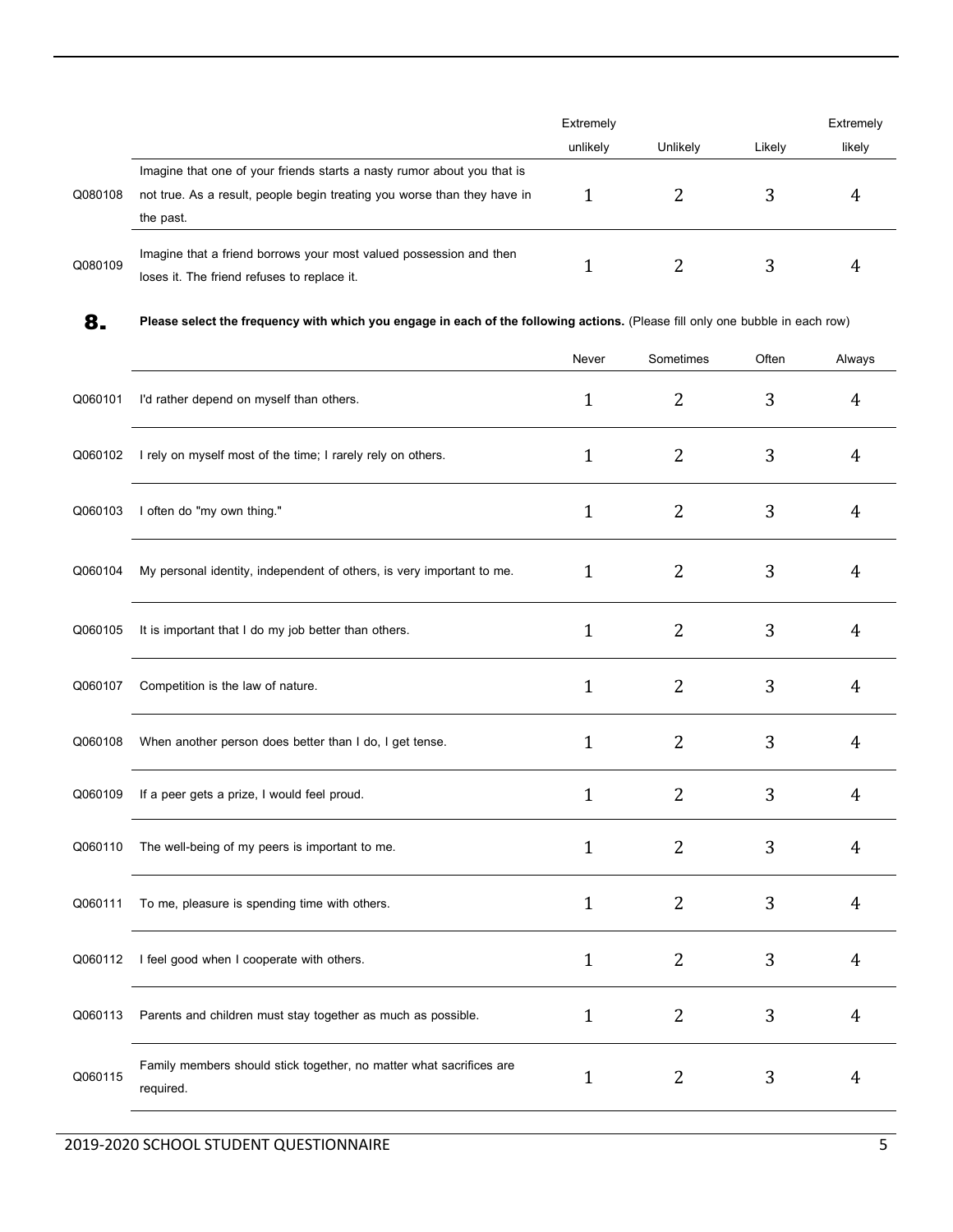|         |                                                                                         | Never        | Sometimes      | Often | Always |
|---------|-----------------------------------------------------------------------------------------|--------------|----------------|-------|--------|
| Q060116 | It is important to me that I respect the decisions made by my groups.                   | $\mathbf{1}$ | 2              | 3     | 4      |
| Q090201 | If something looks too complicated I will not even bother to try it.                    | 1            | 2              | 3     | 4      |
| Q090202 | I avoid trying to learn new things when they look too difficult.                        | 1            | 2              | 3     | 4      |
| Q090203 | When trying to learn something new, I soon give up if I am not initially<br>successful. | 1            | 2              | 3     | 4      |
| Q090301 | When I make plans, I am certain I can make them work.                                   | 1            | 2              | 3     | 4      |
| Q090302 | If I can't do a job the first time, I keep trying until I can.                          | 1            | 2              | 3     | 4      |
| Q090303 | When I have something unpleasant to do, I stick to it until I finish it.                | $\mathbf{1}$ | 2              | 3     | 4      |
| Q090304 | When I decide to do something, I go right to work on it.                                | $\mathbf{1}$ | 2              | 3     | 4      |
| Q090305 | Failure just makes me try harder.                                                       | $\mathbf{1}$ | 2              | 3     | 4      |
| Q090401 | When I set important goals for myself, I rarely achieve them.                           | $\mathbf{1}$ | 2              | 3     | 4      |
| Q090402 | I do not seem capable of dealing with most problems that come up in<br>my life.         | 1            | 2              | 3     | 4      |
| Q090403 | When unexpected problems occur, I don't handle them very well.                          | $\mathbf{1}$ | 2              | 3     | 4      |
| Q090404 | I feel insecure about my ability to do things.                                          | $\mathbf{1}$ | $\overline{2}$ | 3     | 4      |
| Q100101 | I think of possible results before I act.                                               | $\mathbf{1}$ | $\overline{2}$ | 3     | 4      |
| Q100102 | I develop my ideas by gathering information.                                            | $\mathbf{1}$ | 2              | 3     | 4      |
| Q100103 | When facing a problem, I identify options.                                              | $\mathbf{1}$ | $\overline{2}$ | 3     | 4      |
| Q100104 | I can easily express my thoughts on a problem.                                          | $\mathbf{1}$ | 2              | 3     | 4      |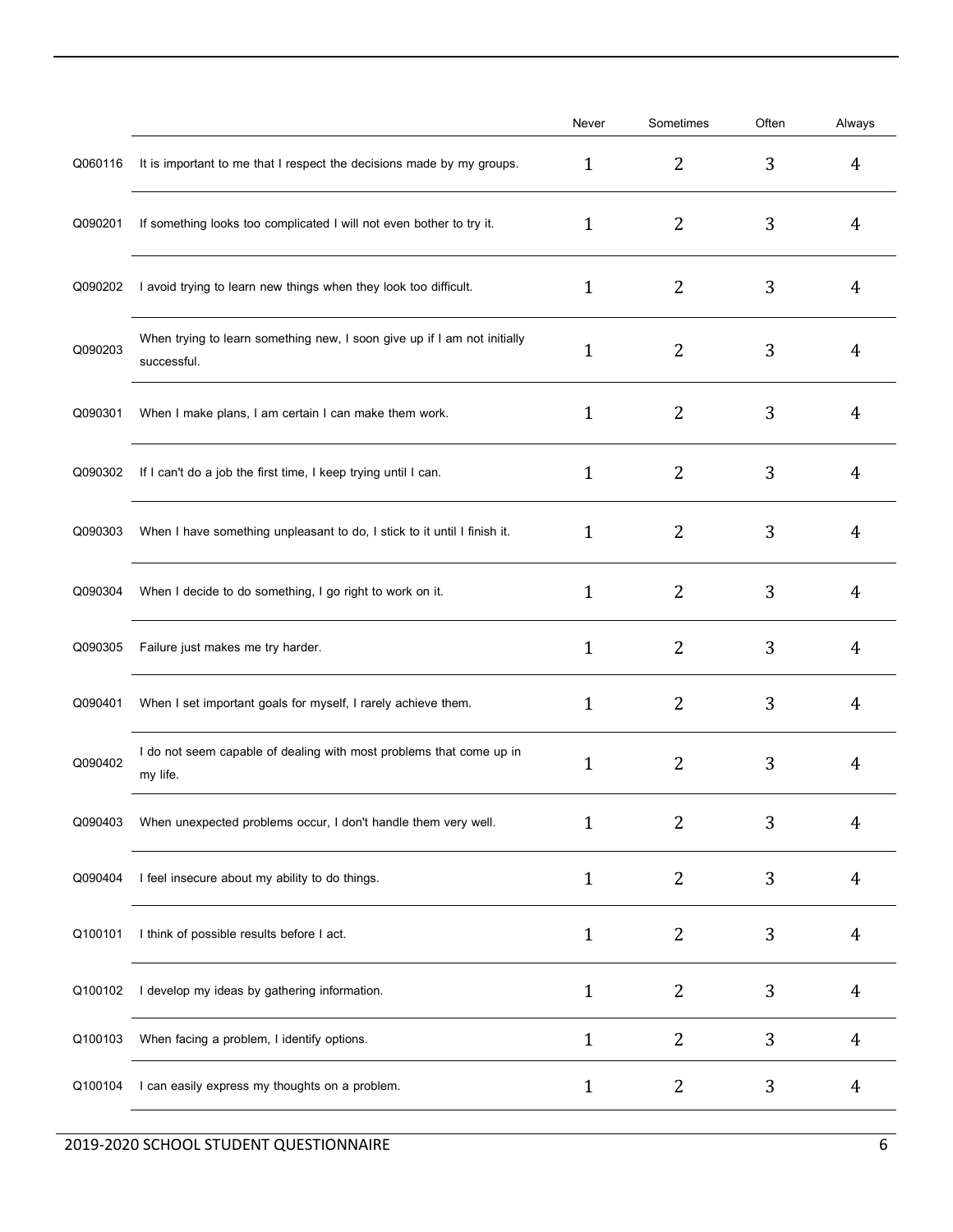|         |                                                                                 | Never | Sometimes | Often | Always |
|---------|---------------------------------------------------------------------------------|-------|-----------|-------|--------|
| Q100105 | I am able to give reasons for my opinions.                                      |       | 2         | 3     | 4      |
| Q100106 | It is important for me to get information to support my opinions.               |       | 2         | 3     | 4      |
| Q100107 | I usually have more than one source of information before making a<br>decision. |       |           | 3     | 4      |
| Q100108 | I plan how to get information on a topic.                                       |       | 2         | 3     | 4      |
| Q100109 | I support my decisions by the information I got.                                |       | 2         | 3     | 4      |
| Q100110 | I listen to the ideas of others even if I disagree with them.                   |       | 2         | 3     | 4      |
| Q100111 | I compare ideas when thinking about a topic.                                    |       | 2         | 3     |        |
| Q100112 | I keep my mind open to different ideas when planning to decide.                 |       |           | 3     |        |

**9. Please indicate how likely to be true each of the following statement is for you.** (Please fill only one bubble in each row)

|         |                                                                          | Not at all   |                |      |           |
|---------|--------------------------------------------------------------------------|--------------|----------------|------|-----------|
|         |                                                                          | true         | Not true       | True | Very true |
| Q050101 | I understand my life's meaning.                                          | 1            | 2              | 3    | 4         |
| Q050102 | I am looking for something that makes my life feel meaningful.           | 1            | 2              | 3    | 4         |
| Q050103 | I am always looking to find my life's purpose.                           | $\mathbf{1}$ | 2              | 3    | 4         |
| Q050104 | My life has a clear sense of purpose.                                    | 1            | $\overline{2}$ | 3    | 4         |
| Q050105 | I have a good sense of what makes my life meaningful.                    |              | 2              | 3    | 4         |
| Q050106 | I have discovered a satisfying life purpose.                             | 1            | 2              | 3    | 4         |
| Q050107 | I am always searching for something that makes my life feel significant. | 1            | 2              | 3    | 4         |
| Q050108 | I am seeking a purpose or mission for my life.                           | 1            | $\overline{2}$ | 3    | 4         |
| Q050109 | My life has no clear purpose.                                            |              | 2              | 3    | 4         |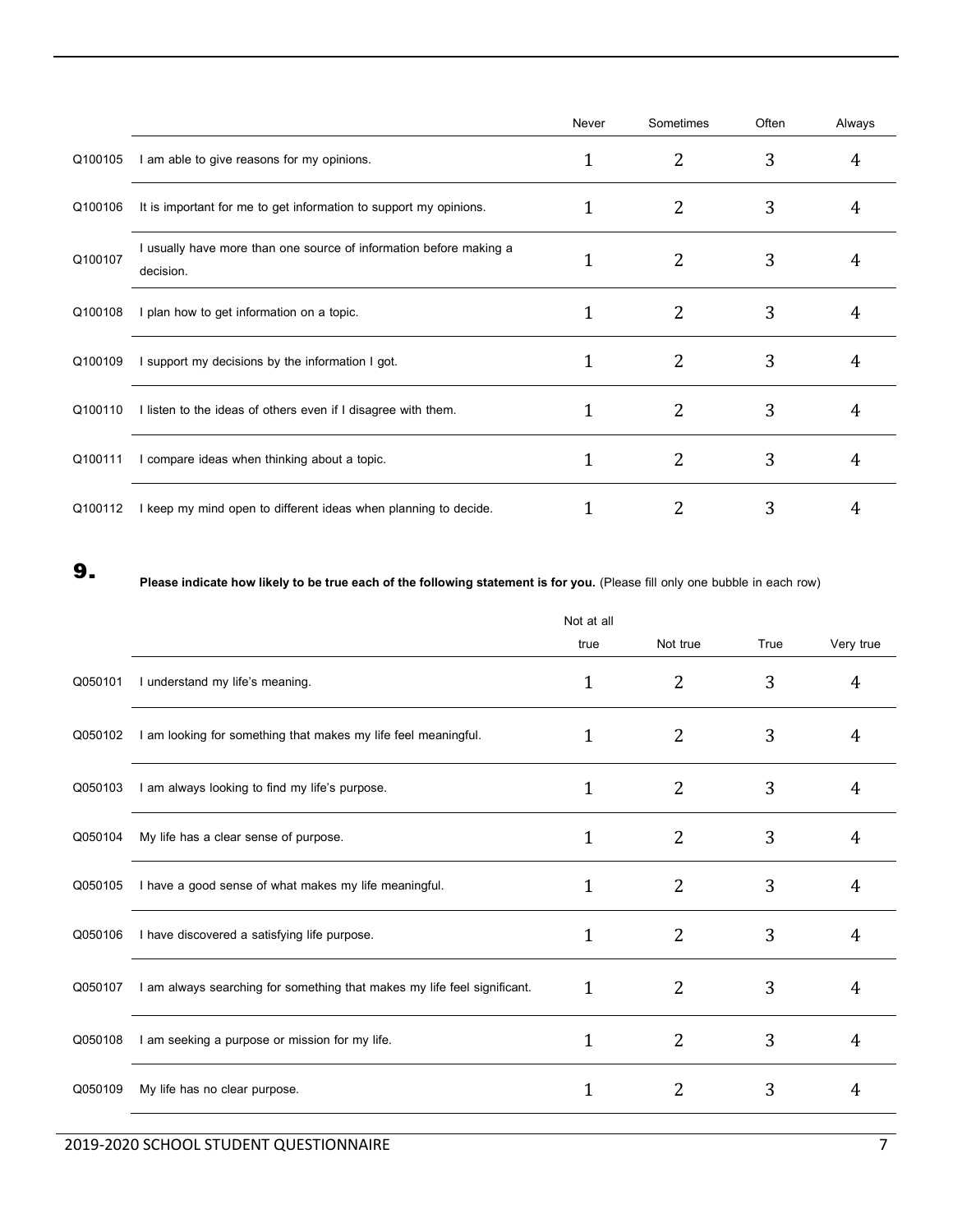|         |                                                                                                  | Not at all   |                |      |                |
|---------|--------------------------------------------------------------------------------------------------|--------------|----------------|------|----------------|
|         |                                                                                                  | true         | Not true       | True | Very true      |
| Q050110 | I am searching for meaning in my life.                                                           | $\mathbf{1}$ | 2              | 3    | 4              |
| Q120101 | I feel like a real part of my school community.                                                  | 1            | 2              | 3    | 4              |
| Q120102 | The teachers have respect for me.                                                                | 1            | 2              | 3    | 4              |
| Q120103 | I am treated with as much respect as others at my school                                         | 1            | 2              | 3    | 4              |
| Q120104 | It is hard for people like me to get accepted here.                                              | $\mathbf{1}$ | 2              | 3    | 4              |
| Q120105 | Sometimes I feel as if I don't belong here.                                                      | $\mathbf{1}$ | 2              | 3    | 4              |
| Q120106 | People here notice when I'm good at something.                                                   | 1            | 2              | 3    | 4              |
| Q120107 | I feel very different from most other students here.                                             | 1            | 2              | 3    | 4              |
| Q120108 | I feel proud of belonging to my school.                                                          | 1            | 2              | 3    | 4              |
| Q120109 | Other students here like me the way I am.                                                        | $\mathbf{1}$ | $\overline{2}$ | 3    | 4              |
| Q120110 | Other students in my school take my opinions seriously.                                          | 1            | 2              | 3    | 4              |
| Q120111 | Most teachers at my school are interested in me.                                                 | 1            | 2              | 3    | 4              |
| Q120112 | There's at least one teacher or other adult in this school I can talk to if I<br>have a problem. | 1            | 2              | 3    | 4              |
| Q120113 | People at this school are friendly to me.                                                        | $\mathbf{1}$ | 2              | 3    | 4              |
| Q120114 | Teachers here are not interested in people like me.                                              | $\mathbf{1}$ | 2              | 3    | 4              |
| Q120115 | I am included in lots of activities at my school.                                                | 1            | 2              | 3    | 4              |
| Q120116 | I can really be myself at this school                                                            | $\mathbf{1}$ | 2              | 3    | 4              |
| Q120117 | People here know I can do good work.                                                             | $\mathbf{1}$ | 2              | 3    | 4              |
| Q120118 | I wish I were in a different school.                                                             | $\mathbf{1}$ | 2              | 3    | $\overline{4}$ |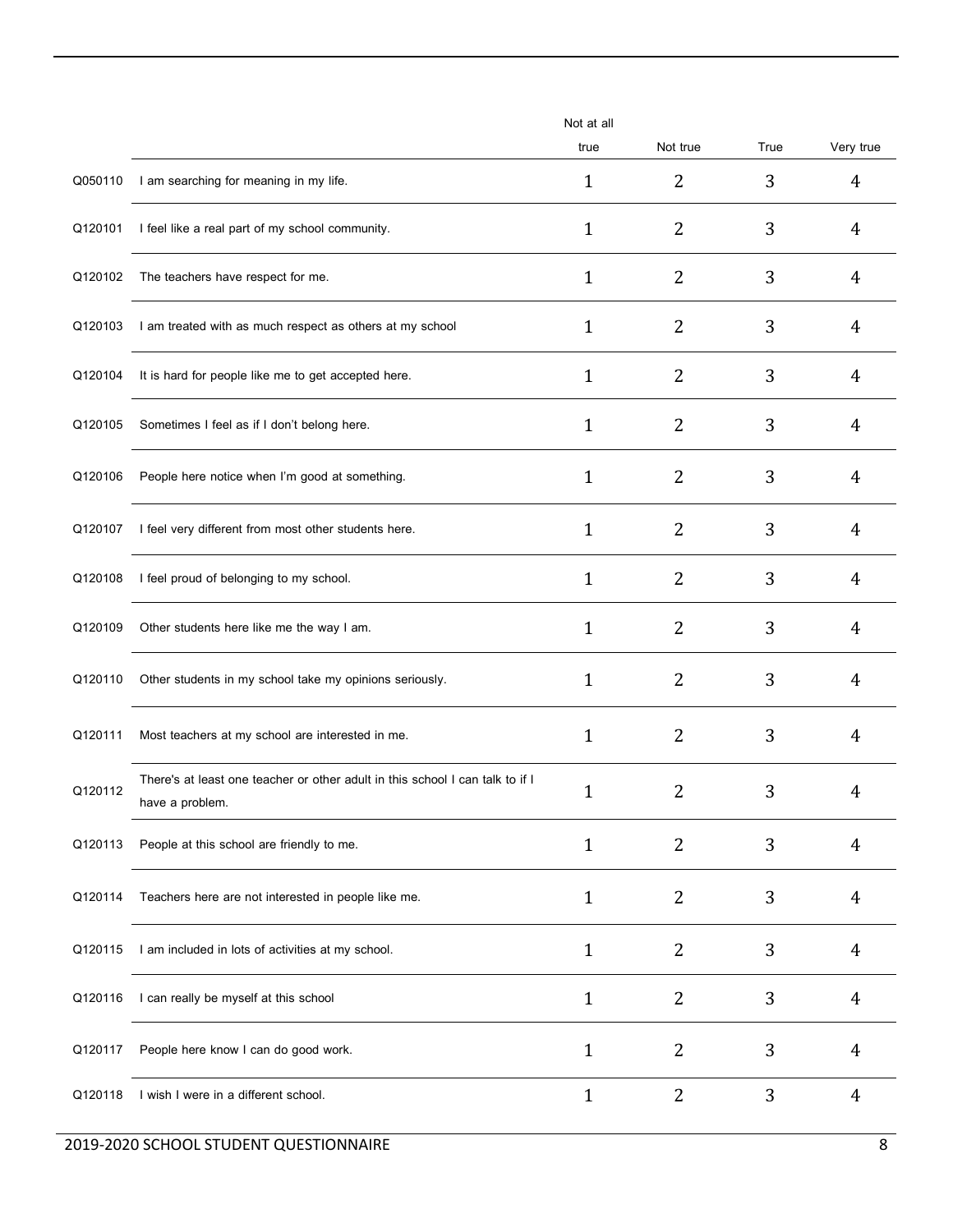**10.**

**Please indicate the level of importance that you attach to each of the following statements.** (Please fill only one bubble in each row)

Not important Slightly important Important Very important Q130101 How important is your religion for you?  $1$   $2$   $3$   $4$ Q130102 How important is prayer for your religious beliefs?  $1$   $2$   $3$   $4$ Q130103 How important is it for you to feel that God intervenes in your life?  $1$   $2$   $3$   $3$ Q130104 How important is it for you to belong to a religious group?  $1$   $2$   $3$   $4$ Q130105 How important is your religion in defining who you are?  $1$   $2$   $3$   $4$ 

## **11. To what extent do you agree with the following statements?**

(Please fill only one bubble in each row)

|         |                                                                                                                                     | Strongly     | Moderately | Moderately | Strongly |
|---------|-------------------------------------------------------------------------------------------------------------------------------------|--------------|------------|------------|----------|
|         |                                                                                                                                     | disagree     | disagree   | agree      | agree    |
| Q030101 | I have so much in life for which to be thankful.                                                                                    | 1            | 2          | 3          | 4        |
| Q030102 | If I had to list everything that I felt grateful for, it would be a very long<br>list.                                              | 1            | 2          | 3          | 4        |
| Q030103 | When I look at the world, I don't see much for which to be grateful.                                                                | 1            | 2          | 3          | 4        |
| Q030104 | I am grateful to a wide variety of people.                                                                                          | 1            | 2          | 3          | 4        |
| Q030105 | As I get older, I find myself more able to appreciate the people, events,<br>and situations that have been part of my life history. | $\mathbf{1}$ | 2          | 3          | 4        |
| Q030106 | Long amounts of time can go by before I feel grateful to something or<br>someone.                                                   | 1            | 2          | 3          | 4        |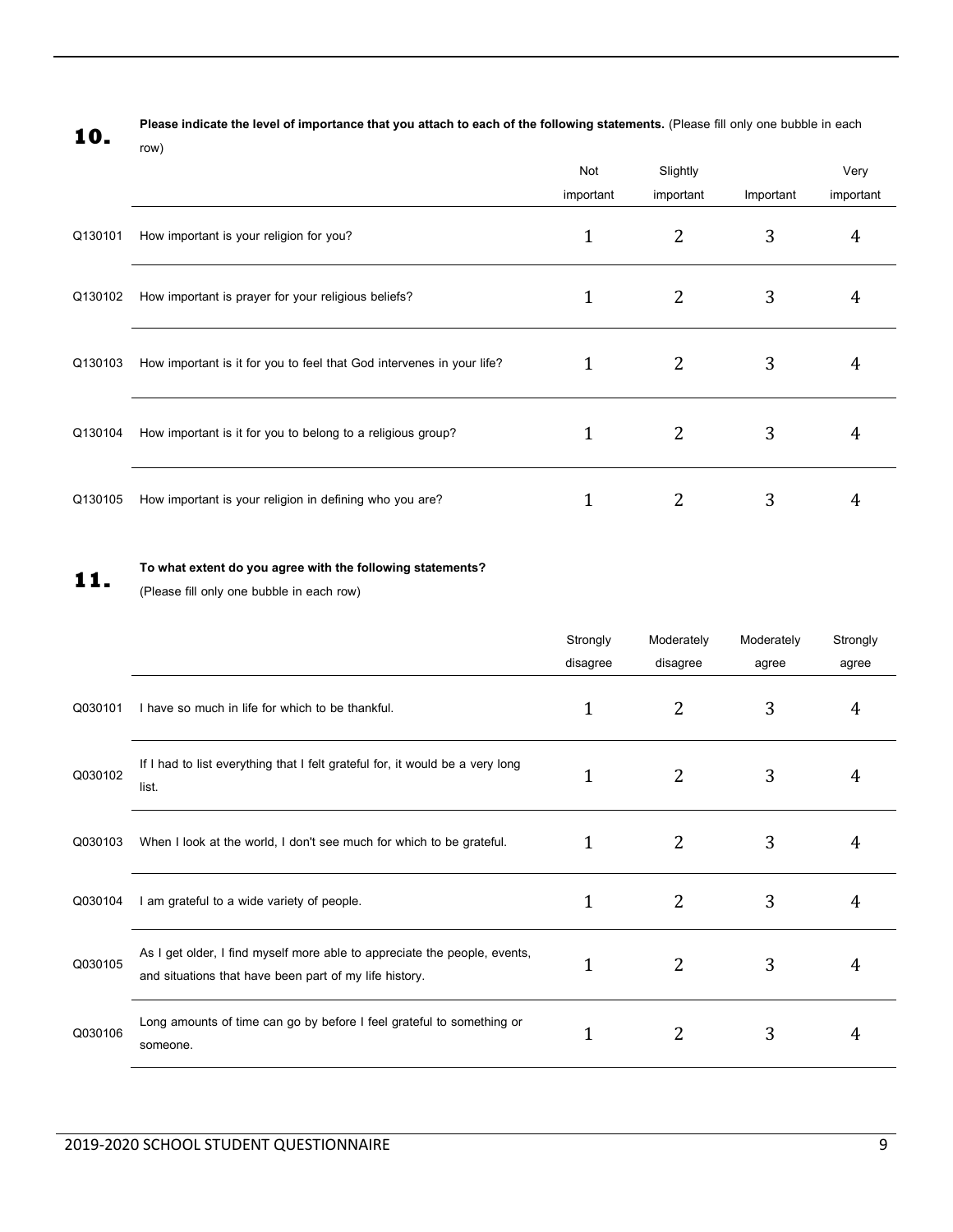|         |                                                                                                              | Strongly     | Moderately     | Moderately | Strongly |
|---------|--------------------------------------------------------------------------------------------------------------|--------------|----------------|------------|----------|
|         |                                                                                                              | disagree     | disagree       | agree      | agree    |
| Q040101 | When I want to feel more positive emotion (such as joy or amusement),<br>I change what I'm thinking about.   | 1            | 2              | 3          | 4        |
| Q040103 | When I want to feel less negative emotion (such as sadness or anger), I<br>change what I'm thinking about.   | 1            | 2              | 3          | 4        |
| Q040104 | When I am feeling positive emotions, I express them.                                                         | 1            | 2              | 3          | 4        |
| Q040105 | When I'm faced with a stressful situation, I make myself think about it in<br>a way that helps me stay calm. | 1            | $\overline{2}$ | 3          | 4        |
| Q040107 | When I want to feel more positive emotion, I change the way I'm<br>thinking about the situation.             | 1            | 2              | 3          | 4        |
| Q040108 | I control my emotions by changing the way I think about the situation<br>I'm in.                             | 1            | $\overline{2}$ | 3          | 4        |
| Q040109 | When I am feeling negative emotions, I express them.                                                         | 1            | 2              | 3          | 4        |
| Q040110 | When I want to feel less negative emotion, I change the way I'm<br>thinking about the situation.             | 1            | $\overline{2}$ | 3          | 4        |
| Q070101 | I sometimes try to understand my friends better by imagining how things<br>look from their perspective.      | 1            | $\overline{2}$ | 3          | 4        |
| Q070102 | I believe there are two sides to every question and try to look at them<br>both.                             | $\mathbf{1}$ | 2              | 3          |          |
| Q070103 | When I'm upset at someone, I usually try to "put myself in his place" for<br>a while.                        | 1            | 2              | 3          | 4        |
| Q070104 | Before criticizing somebody, I try to imagine how I would feel if I were in<br>their place.                  | 1            | 2              | 3          | 4        |
| Q070105 | If I am sure I am right about something, I don't waste much time<br>listening to other people's arguments.   | 1            | 2              | 3          | 4        |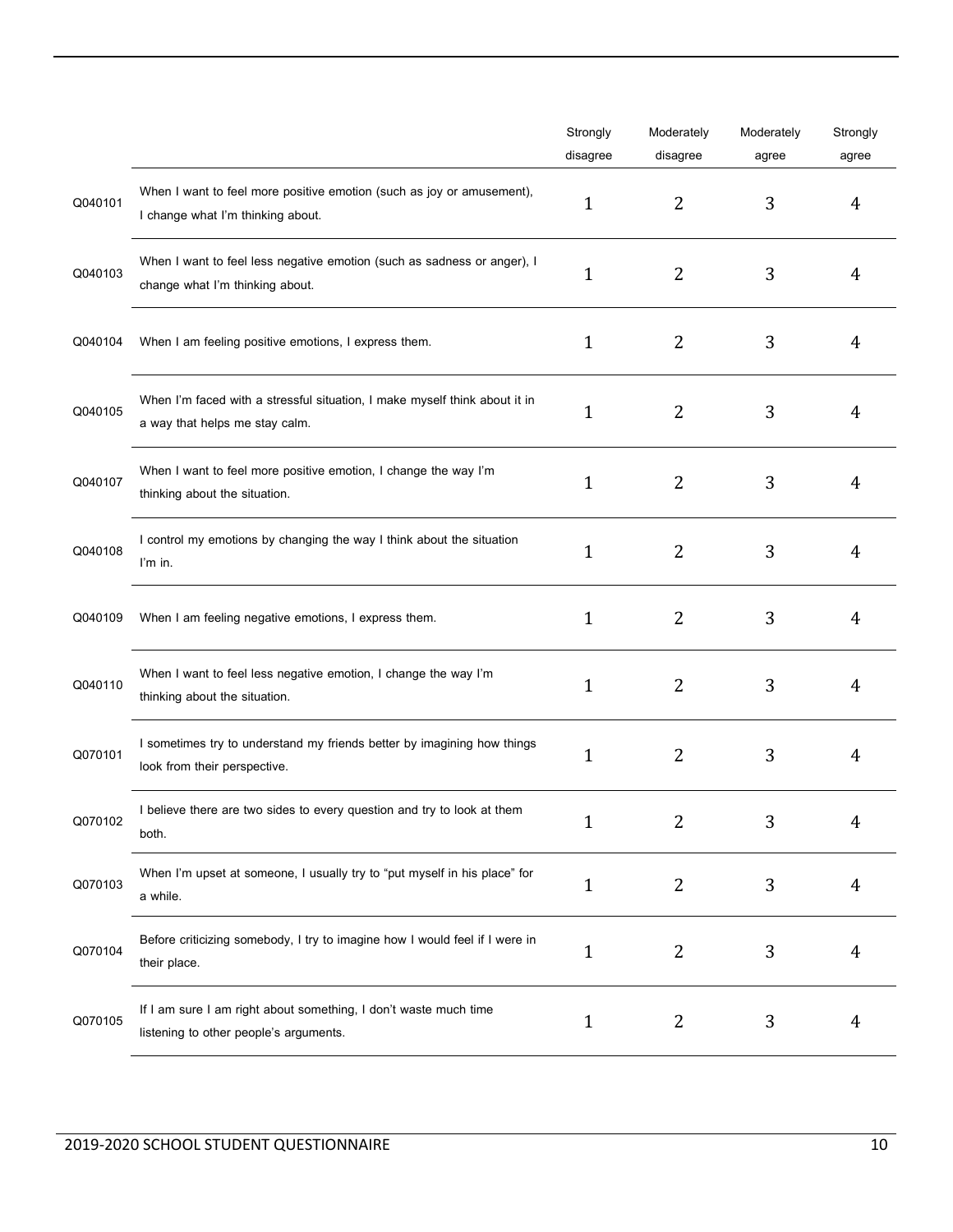|         |                                                                                           | Strongly     | Moderately     | Moderately | Strongly |
|---------|-------------------------------------------------------------------------------------------|--------------|----------------|------------|----------|
|         |                                                                                           | disagree     | disagree       | agree      | agree    |
| Q070106 | I sometimes find it difficult to see things from the "other person's" point<br>of view.   | 1            | 2              | 3          | 4        |
| Q070107 | I try to look at everybody's side of a disagreement before I decide.                      | 1            | 2              | 3          | 4        |
| Q110101 | I set goals for myself and keep track of my progress.                                     | $\mathbf{1}$ | 2              | 3          | 4        |
| Q110102 | Once I have a goal, I can usually plan how to reach it.                                   | $\mathbf{1}$ | 2              | 3          | 4        |
| Q110103 | If I make a resolution to change something, I pay a lot of attention to<br>how I'm doing. | 1            | 2              | 3          | 4        |
| Q110104 | I have a hard time setting goals for myself.                                              | $\mathbf{1}$ | 2              | 3          | 4        |
| Q110105 | I usually keep track of my progress toward my goals.                                      | $\mathbf{1}$ | 2              | 3          | 4        |
| Q110106 | I have trouble making plans to help me reach my goals.                                    | $\mathbf{1}$ | $\overline{2}$ | 3          | 4        |
| Q110107 | I have a lot of willpower                                                                 | 1            | 2              | 3          | 4        |
| Q110108 | I get easily distracted from my plans.                                                    | $\mathbf{1}$ | 2              | 3          | 4        |
| Q110110 | I have trouble making up my mind about things.                                            | 1            | $\overline{2}$ | 3          | 4        |
| Q110111 | I put off making decisions.                                                               | $\mathbf{1}$ | 2              | 3          | 4        |
| Q110112 | When it comes to deciding about a change, I feel overwhelmed by the<br>choice.            | 1            | 2              | 3          | 4        |
| Q110113 | Little problems or distractions throw me off course.                                      | $\mathbf{1}$ | 2              | 3          | 4        |
| Q110114 | I have so many plans that it's hard for me to focus on any one of them.                   | $\mathbf{1}$ | 2              | 3          | 4        |